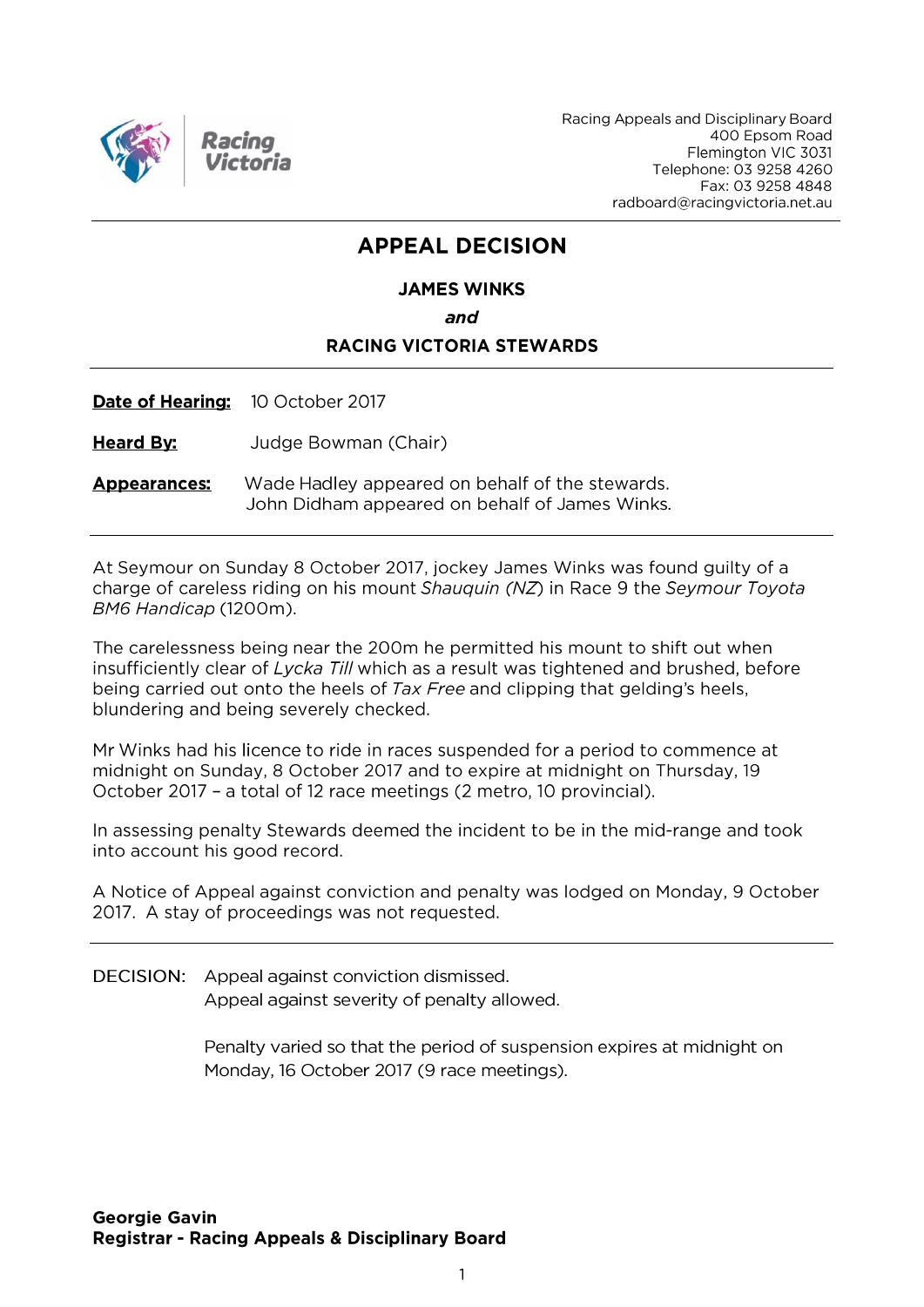# **TRANSCRIPT OF PROCEEDINGS**

### **RACING APPEALS AND DISCIPLINARY BOARD**

\_\_\_\_\_\_\_\_\_\_\_\_\_\_\_\_\_\_\_\_\_\_\_\_\_\_\_\_\_\_\_\_\_\_\_\_\_\_\_\_\_\_\_\_\_\_\_\_\_\_\_\_\_\_\_\_\_\_\_\_\_\_\_

**HIS HONOUR JUDGE J. BOWMAN, Chairman**

### **EXTRACT OF PROCEEDINGS**

**DECISION**

**JAMES WINKS**

**and** 

**RACING VICTORIA**

#### **RACING VICTORIA CENTRE, FLEMINGTON**

#### **TUESDAY, 10 OCTOBER 2017**

MR J. DIDHAM appeared on behalf of Mr J. Winks

MR W. HADLEY appeared on behalf of the RVL Stewards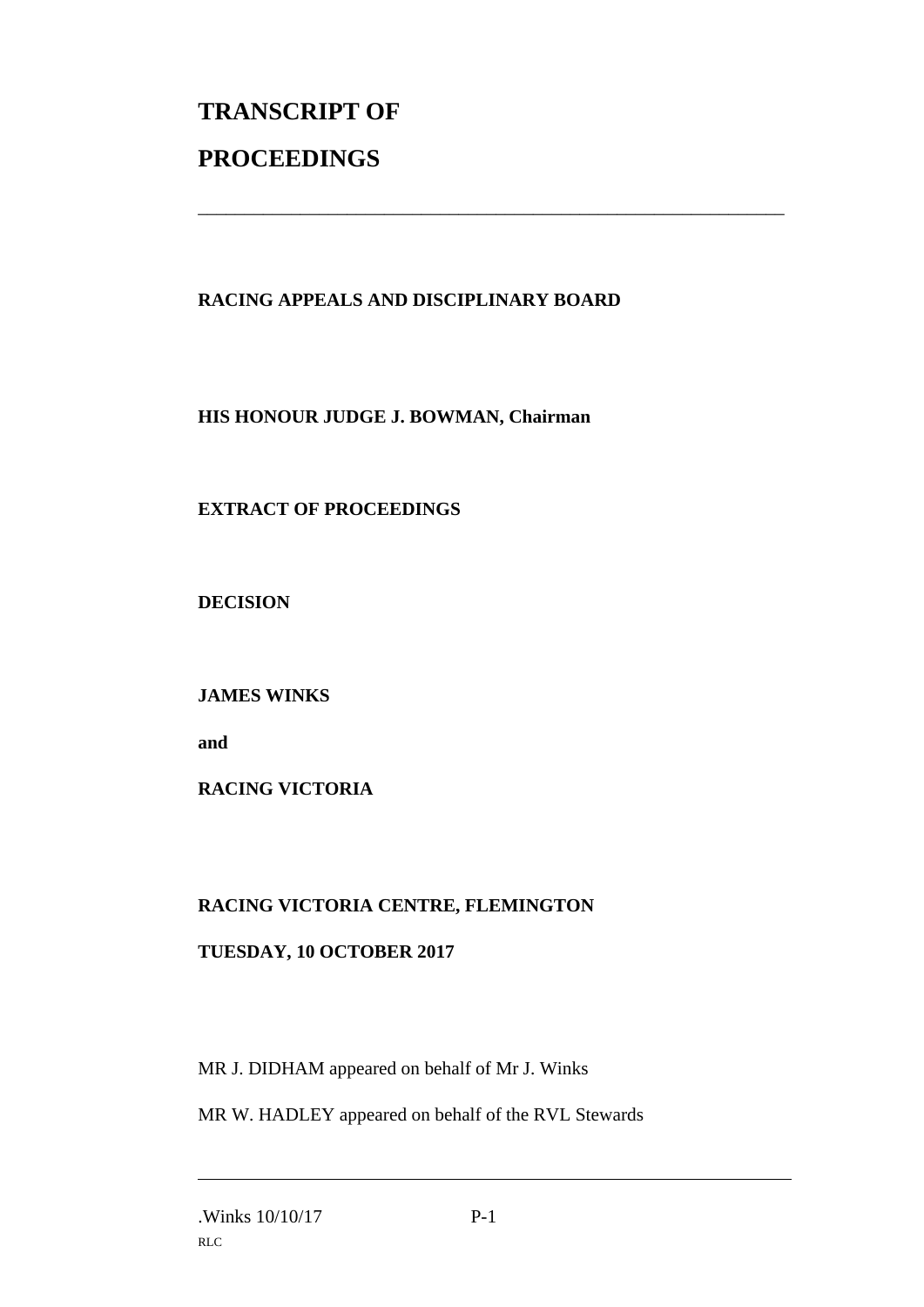CHAIRMAN: Mr James Winks, you were charged with careless riding in race 9 over 1200 metres at Seymour on 8 October last, in that near the 200-metre mark, you permitted your mount, Shauquin, to shift out when not sufficiently clear of Lycka Till, ridden by Patrick Moloney, causing that horse to be tightened and carried out onto the heels of Tax Free, ridden by Brad Rawiller. It was alleged that Lycka Till clipped Tax Free's heels, blundered and almost fell. Having been charged by the Stewards, you pleaded not guilty. The Stewards suspended you for 12 meetings and you are appealing against both conviction and the severity of the penalty.

I have viewed the video several, if not many times. There were a number of horses involved. Jordan Childs' mount was sitting approximately three horses wide and in the leading group. Your horse was behind it, approximately two and a half horses out. Brad Rawiller's mount was to the outside of Jordan Childs, there being a gap of about one horse's width or a little more originally between them. Patrick Moloney was close enough to directly behind Jordan Childs. Jarrod Todd's mount was to the inside of Jordan Childs with a tight run almost existing between them. I am not of the view that the three horses on the outside of the group played any part in what occurred.

In my opinion, what did occur was this: you shifted out, following Jordan Childs' mount. As stated, Patrick Moloney was behind Childs. It was not a large shift but it was enough for your horse to bump or brush Moloney's mount. This caused it to move outwards and catch a heel of Brad Rawiller's. It then stumbled badly and effectively dropped out of the race.